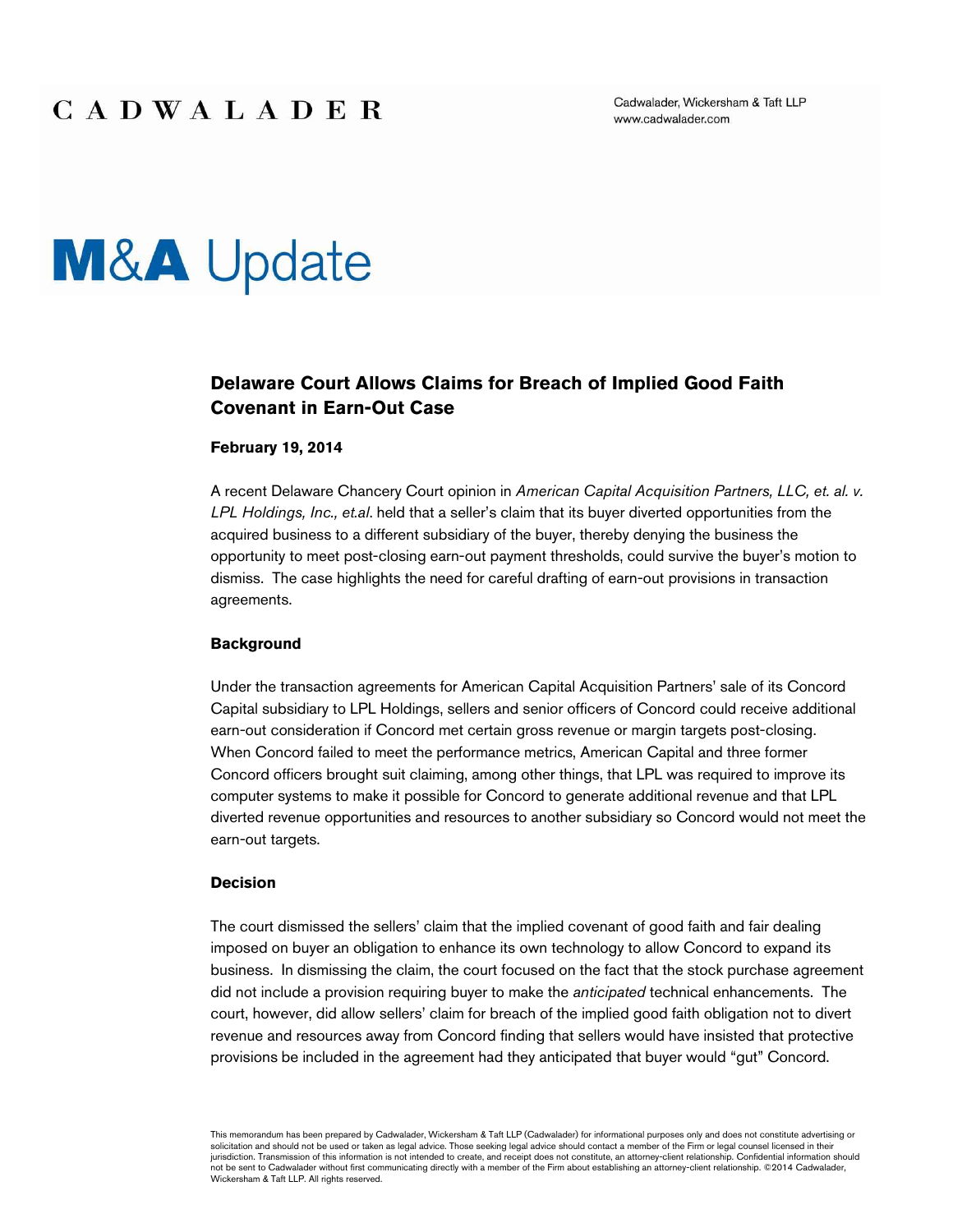## CADWALADER

The court also dismissed the sellers' claims that they were fraudulently induced to enter into the SPA by buyer's pre-signing statements. The court dismissed these claims because the SPA contained a "non-reliance" clause, whereby each party expressly acknowledged it was not relying on any representations other than those contained in the SPA.

#### **Takeaways**

For buyers and sellers alike, the *American Capital* decision illustrates pitfalls and areas of focus for drafting and negotiating transaction agreements, including when an earn-out is part of the business agreement.

- 1. Particularly in the context of earn-outs, there is a heightened need for advisors to understand the business rationale for the earn-out and take care to incorporate into the agreement provisions that specifically address the business model for the earn-out. If seller anticipates the buyer will need to take additional measures to realize earn-out targets, the transaction agreement should expressly impose that obligation on buyer. A court will not read a "best efforts" provision into a contract when none exists.
- 2. Both sellers and buyers should negotiate specific provisions related to buyer's operation of the business post-closing.
	- o Sellers should negotiate specific protections against the buyer's implementation of changes to the business that would negatively impact the earn-out payments, which could include restrictions on:
		- disposition of assets or changes in the nature of the business;
		- diversion of business opportunities to other areas of the buyer's business;
		- **F** reduction of capital expenditures or other operating expenses;
		- **EXEC** allocation of overhead or other accounting changes; and
		- **transfer, or reduction in compensation, of employees key to operation of** the business.
	- $\circ$  Buyers should negotiate specific provisions allowing for flexibility to run the acquired business post-closing, particularly to ensure that buyer will be able to make any anticipated changes to the business to realize expected synergies or to otherwise expand or contract the business and resources devoted to it. The extent of these provisions will be affected by the length of the earn-out period.
- 3. As was the case in *Cooper Tire (see* Cadwalader M&A Update, Nov. 14, 2013), parties' efforts to seek relief based on strained interpretations of contract provisions often fail. The court